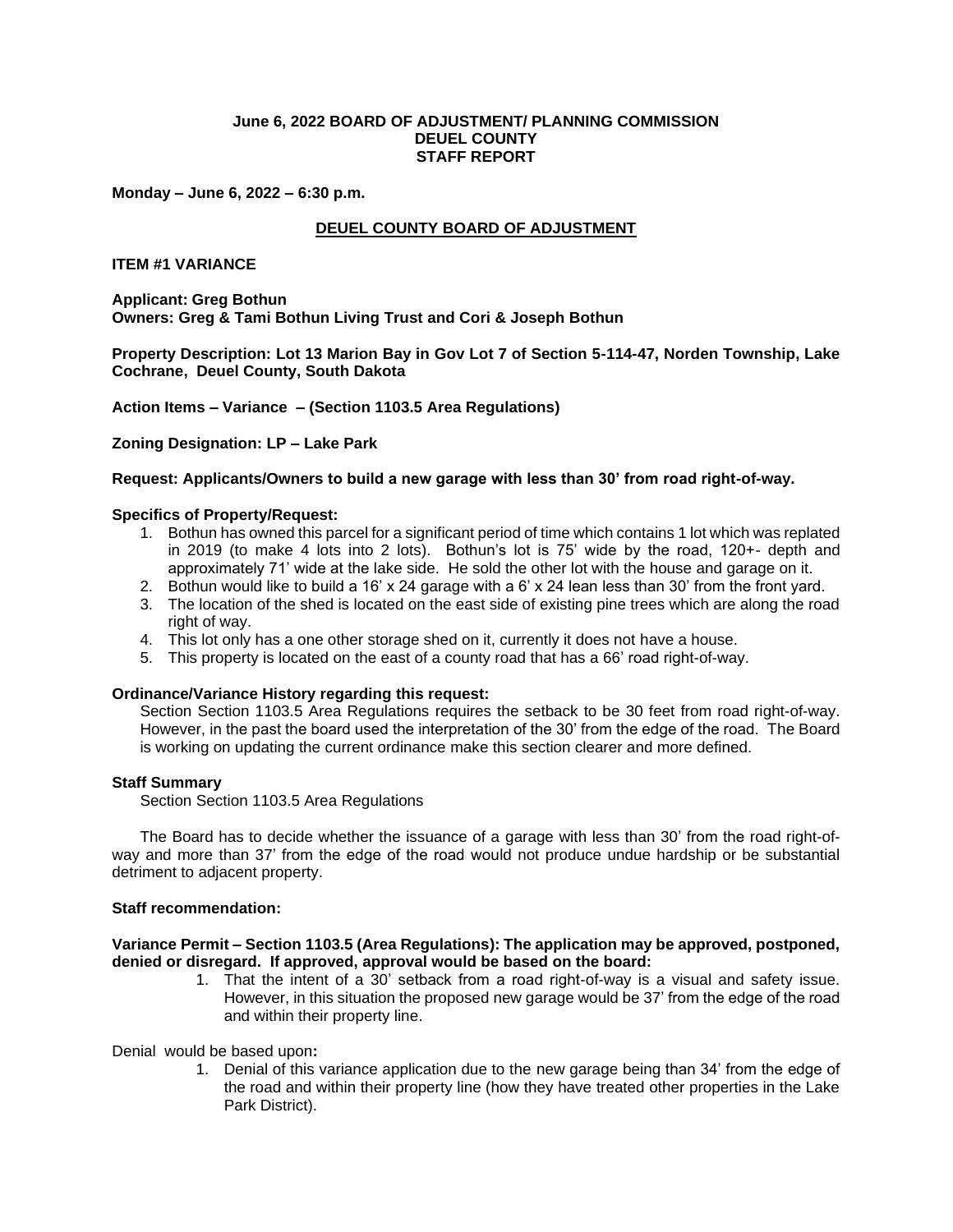**The Board could deny the Variance on the basis that the circumstances surrounding this request are not so unique in nature to necessitate granting special privilege to this applicant which is denied to other properties in this zoning district. Please refer to the Findings of Fact and Conclusions of Law on file with the application.**

## **ITEM #2 SPECIAL EXCEPTION**

**Applicant: Greg Bothun Owners: Greg & Tami Bothun Living Trust and Cori & Joseph Bothun**

**Property Description: Lot 13 Marion Bay in Gov Lot 7 of Section 5-114-47, Norden Township, Lake Cochrane, Deuel County, South Dakota**

**Action Items – Special Exception – (1103.4.9 – Storage)**

**Zoning Designation: LP – Lake Park**

### **Request: Applicants/Owners moved in a a storage shed on their property.**

### **History/Issue(s):**

1. The applicant is requesting to allow a 16' x 24 garage with a 6' x 24 lean.

a) Applicant applied for a variance which the board made a motion: denial of this variance application due to the new garage is more than 34' from the edge of the road and it is withing their property line (how they have treated other properties in the Lake Park District).

2. Deuel County Ordinance requires that a landowner go through the Special Exception Process to have storage in the "LP" District.

### **Ordinance and Comprehensive Land Use Plan regarding this request:**

o This lot has an existing access off of Edgewater Alice Drive which is maintained by the county; o The site has room for off street parking;

o They could have? efficient utilities; water is provided by Brookings-Deuel Rural Water, they don't have a septic tank as of now. They take their trash home. Electricity is provided by H-D.

o They have efficient trees planted for Screening and Buffering;

o They are not having any Signs;

o They have efficient yard space and other open space, the shed is approximately 37' from the edge of the road, more than 50' from the high water mark and approximately 10' from the side lot line;

## **Staff Summary**

**Special Exceptions Permit – Storage: The application may be approved, postponed, or denied.** 

## **Staff recommendation:**

**Special Exceptions Permit – Storage (1103.4.9): The application may be approved, postponed, or denied. If approved, approval would be based on the board being empowered to issue the permit due to the proposal meeting the definition of a Storage and the applicant's ability to meet the requirements for a special exception described in ordinance.** 

**The Board determined that it is empowered under the section of the ordinance described in the application to grant the special exception and that granting the special exception will not adversely affect the public interest. Please see Findings of Fact and Conclusions of Law on file with this application.**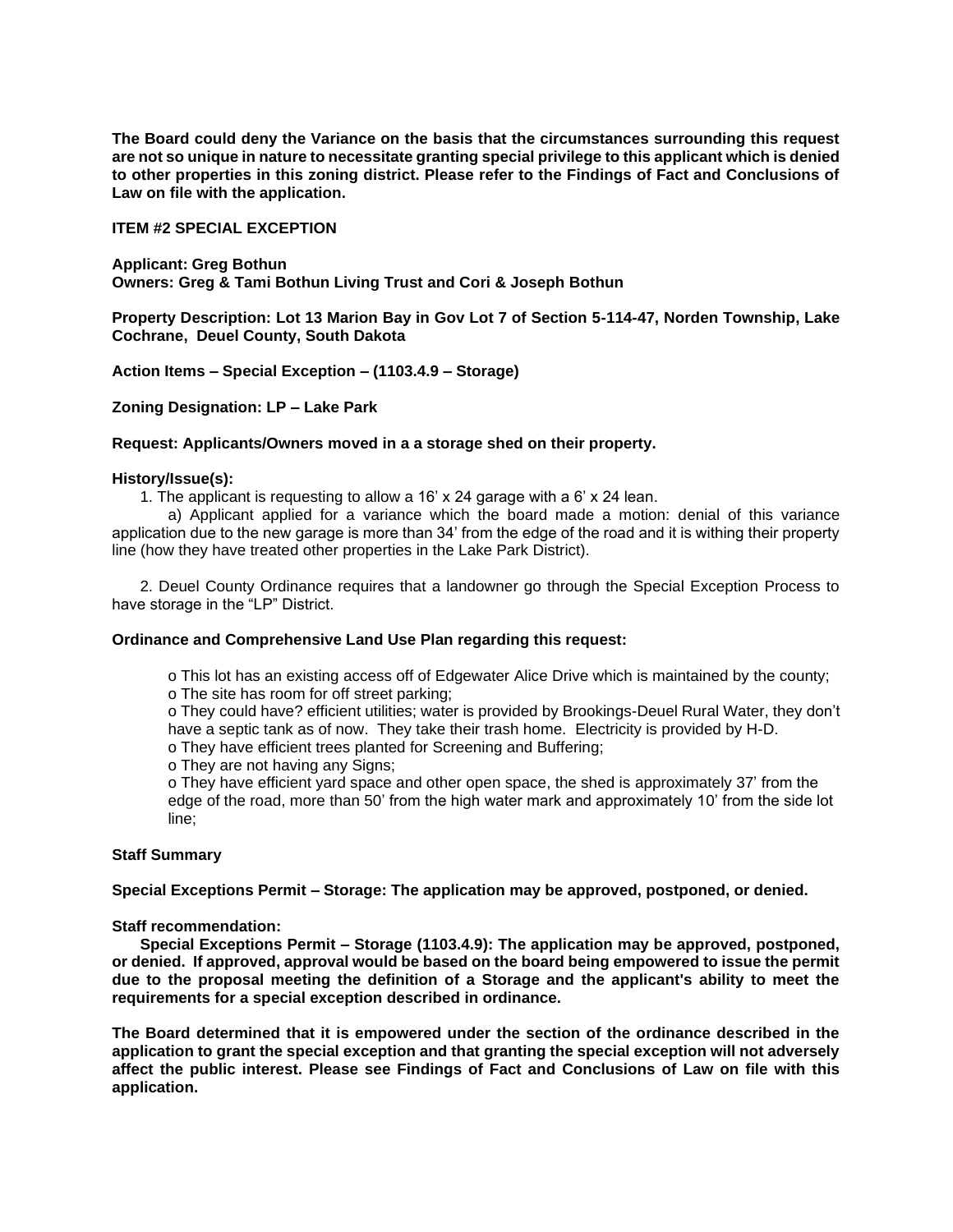## **ITEM #3 VARIANCE**

**Applicants/Owners: City of Clear Lake**

**Property Description: N580' E700 of NW1/4 of Section 21-115-49, Clear Lake Township, Deuel County, South Dakota**

**Action Items – Variance – (Section 1101.04 Front Yard)**

**Zoning Designation: AG – Agricultural**

**Request: Applicant requesting a Variance to move in an accessory building (pole shed) with less than 150' from the front yard.**

### **Specifics of Request:**

1. City of Clear Lake is requesting a Variance to move in an accessory building (pole shed) with less than 150' from the front yard

2. They would like to remove the old pole shed from the old airport land to the dump site. The pole shed would be approximately 110' from the ROW which is approximately 143' from the center of the road with a 33' ROW.

**3. Staff recommendation: If approved, staff recommendation - To grant the Variance to move in an accessory building (pole shed) no closer than 110' from the road right-of-way. Please see Findings of Fact and Conclusions of Law on file with the application.**

**The Board could deny the Variance on the basis that the circumstances surrounding this request are not so unique in nature to necessitate granting special privilege to this applicant which is denied to other properties in this zoning district.**

### **ITEM #4 VARIANCE**

**Applicant: Hollywood Feeders LLC**

**Owners: Chad A Olsen & Pamela J Olsen Trust Agreement and Sandra Balbach Trust**

**Property Description:** NW1/4 of Section 17-113-49, Blom Township, Deuel County, South Dakota.

**Action Item – to Section 1304.06 CAFO Requirements Setback and Separation Distance**

**Zoning Designation: AG - Agricultural** 

# **Request: The applicant requesting to expand their Class "A" Concentrated Animal Feeding Operation with less than 2,640' from three unregistered wells.**

## **History/Issue(s):**

1. Hollywood Feeders LLC, is requesting to expand their Class "A" Concentrated Animal Feeding Operation with less than 2,640' from three unregistered wells.

2. The proposed expansion of the CAFO will be located within the 2,640 feet of unregistered wells to the south and north. Albert Moore's unregistered wells to the north, are approximately 929.4' and 1,084.5' from the existing CAFO barns. Variance is not required from Mr. Moore's unregistered well as a variance was previously granted with no maximum number of animals and the proposed expansion will not get any closer to Mr. Moore's well. Hollywood Feeders was also granted a variance from Tory Lenning's unregistered well to the south, however, the expansion will be closer than previously approved to. The closest feature of the proposed facility would be approximately 950' from Mr. Lenning's well.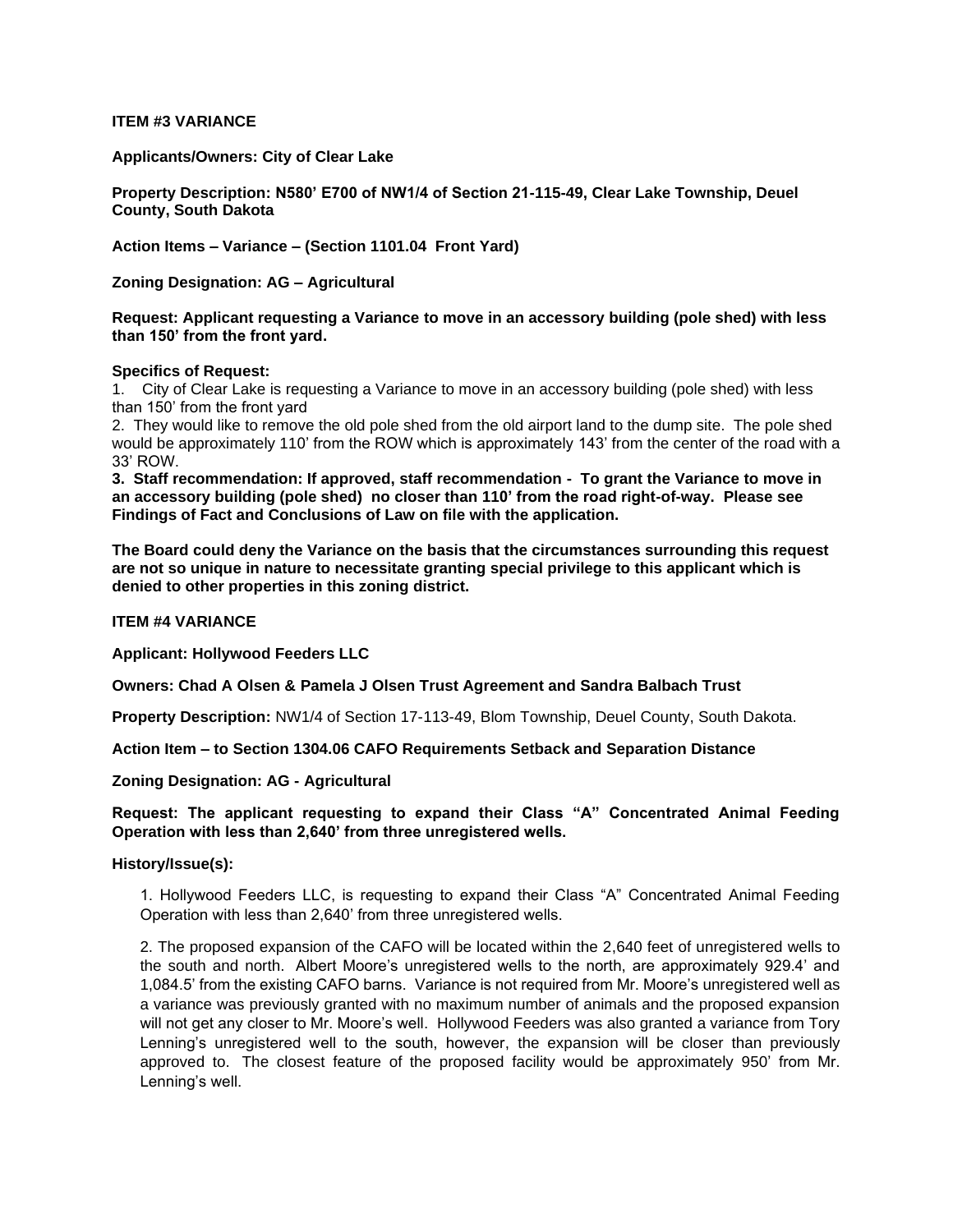3. The Board of Adjustment have previously required a waiver or a letter to construct a Class A CAFO within one-half mile of an existing residence:

- a. An non-occupied residence (Albert Moore) is located less than 1/2 mile from the existing CAFO site to the north side of the section for which a permit for a Class A CAFO was granted in 2009.
- b. On July 13, 2009 Gary Balbach was granted a special exception to expand from a Class B CAFO to Class A CAFO up to 3,499 animal units with the following conditions unannounced inspections will be done in 6 month intervals for at least two years, no manure application within 600 feet from Albert Moore's property line: submit to the board an updated Manure Management Plan, including maps of each field with specifically defined spreading areas, and extend the manure holding capacity from 323 days to 365 days.
- c. On August 17, 2009 a variance was issued to build a 80' x 990' cattle barn at least that is closer than 2,640 feet from 1 private well south and 2 private wells north of the site which meets zoning requirements. There was a motion to expand from Class B CAFO to a Class A CAFO up to 3,499 animal units. There was discussion about the wells but no motion was found in the July 13, 2009 minutes of the meeting. The motion to expand a Class B CAFO to Class A CAFO up to 3,499 animal units was approved.
- d. The expansion will be closer to the south well (Tory & Betsy Lenning) which would be approximately 900' (property line) versus the north wells (Albert Moore).
- e. The Board has a history of granting variances for residences, where the neighbors sign the waiver or a letter. However, the neighbor to the north (Albert Moore) has declined to sign a waiver as he owned the land before the CAFO was built.
- f. The zoning ordinance allows for a decrease of setback where an improvement to manure handling facilities is being proposed from past practices at an existing site.

 4. As of the date of this report staff the office has received correspondence regarding the expansion (road and smell) and Mr. Lenning did come to the office to do research on the variance request:

### **Staff recommendation:**

**Variance Permit: to expand their Class "A" Concentrated Animal Feeding Operation with less than 2,640' from three unregistered wells. The expansion will be closer to the south well (Tory & Betsy Lenning) which would be approximately 900' (property line) versus the north wells (Albert Moore). There was knowledge of a variance for the original CAFO and expansions in the past were granted from the three wells. The Board may postpone the request, deny the request or approve the request**

# **ITEM #5 SPECIAL EXCEPTION**

**Applicant: Hollywood Feeders LLC Owners: Chad A Olsen & Pamela J Olsen Trust Agreement and Sandra Balbach Trust**

**Property Description: NW1/4 of Section 17-113-49, Blom Township, Deuel County, South Dakota.**

**Action Items – Special Exceptions ((Section 1101.03 (8)) Article XIII - (Section 1300) – Concentrated Animal Feeding Operation Regulations** 

## **Zoning Designation: AG – Agricultural**

**Request:** To apply for a Special Exception Permit to expand its Class "A" Concentrated Animal Feeding Operation (CAFO from 3,499 animal units to 13,585 animal units which is 9,500 mature cattle) which is a new dairy facility in the Ag District.

## **History/Issue(s):**

**Specifics of Request** *Specifics of Request:*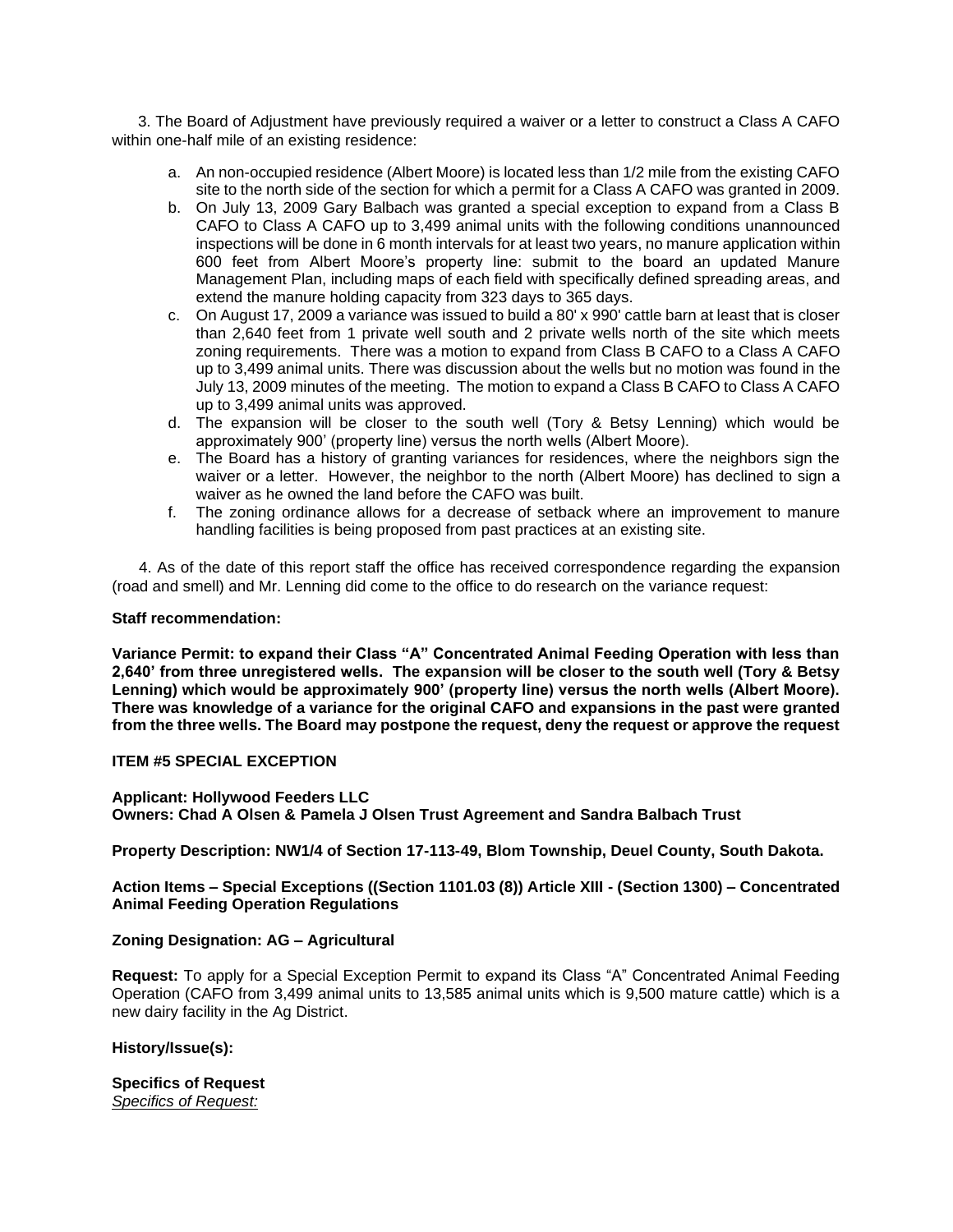- 1. Hollywood Feeders LLC is seeking to expand its Class "A" Concentrated Animal Feeding Operation (CAFO from 3,499 animal units to 13,585 animal units, of which are 9,500 mature cattle) which is a new dairy facility in the Ag District.
	- a. The site described NW1/4 of Section 17-113-49, Blom Township, Deuel County, South Dakota; the N1/2NW1/4 is owned by Chad A Olsen & Pamela J Olsen Trust Agreement & the S1/2NW1/4 is owned by Sandra Balbach Trust. The plan is to have the NW1/4 under the ownership of Hollywood Feeders LLC.
	- b. They have applied for a variance to expand their Class "A" Concentrated Animal Feeding Operation less than 2,640' from three unregistered wells. The expansion will be closer to the south well (Tory & Betsy Lenning) which would be approximately 900' (property line) versus the north wells (Albert Moore).
	- c. Manure management was provided by Central Crop Consulting.
	- d. Feed sources/storage and nutrient management provided by Central Crop Consulting.
- 2. Soil borings preformed in the past indicated that some of the soils in the expansion have glacial till soils and that the aquifer is not present at the extent of the site.
- 3. The new proposed components are not located in the FEMA floodplain
- 4. The improvements consist of:
	- a. Construction of two outside yards by existing mono slope barns, addition to an existing mono slope barn, shop, commodity barn, scale, feed pad expansion, two dairy freestall barns, milk center (parlor), sand area and four manure storage ponds.
- 5. Most common haul route for the CAFO includes 473<sup>rd</sup> Ave to the west. This road is maintained by Blom Township. They have haul roads for transportation of feed and manure and the roads are predominately maintained by Blom Township.

# *Ordinance regarding this request:*

- 1. The applicant will be submitting the current nutrient management plan to Deuel County for review decision of this Board.
- 2. The applicant will be submitting a full engineering packet to the Deuel County Zoning Office before any construction begins, that which will be approved by the SDDANR.
- 3. The Board shall consider the following in determining whether the proposed CAFO will create a significant contribution of pollution:
	- a. Size of feeding operation and amount of manure reaching waters of the state
		- i. Historically the Board has relied in the determination of SDDANR in reference to this question since waters of the state are under their jurisdiction.
		- ii. Historically the Board has relied in the determination of SDDANR in reference to this question since waters of the state are under their jurisdiction and this is a component of the State General Permit review.
- 4. A nutrient management plan is required.
	- a. Nutrient management plan has been prepared by a licensed Agronomist and submitted.
	- b. Fields in the nutrient management plan are expected to change (per the applicant and based upon the zoning ordinance.)
	- c. The agronomist certifies that the land currently used for spreading is sufficient for spreading the manure generated.
- 5. A manure management plan is required
	- a. The applicant's agronomist and engineer prepared the manure management plan. It included:
		- i. A site plan
		- ii. Operation procedures and maintenance of manure facilities for proposed facility.
		- iii. Final as-built plans will be submitted to the zoning officer following review bySDDANR.
		- iv. Plans specify records on manure application will be kept and will document that acceptable manure and nutrient management practices have been followed.
- 6. A Management plan for fly and odor control.
	- a. Completed
		- i. Operational plans for manure collection storage, treatment are expected to be updated and implemented